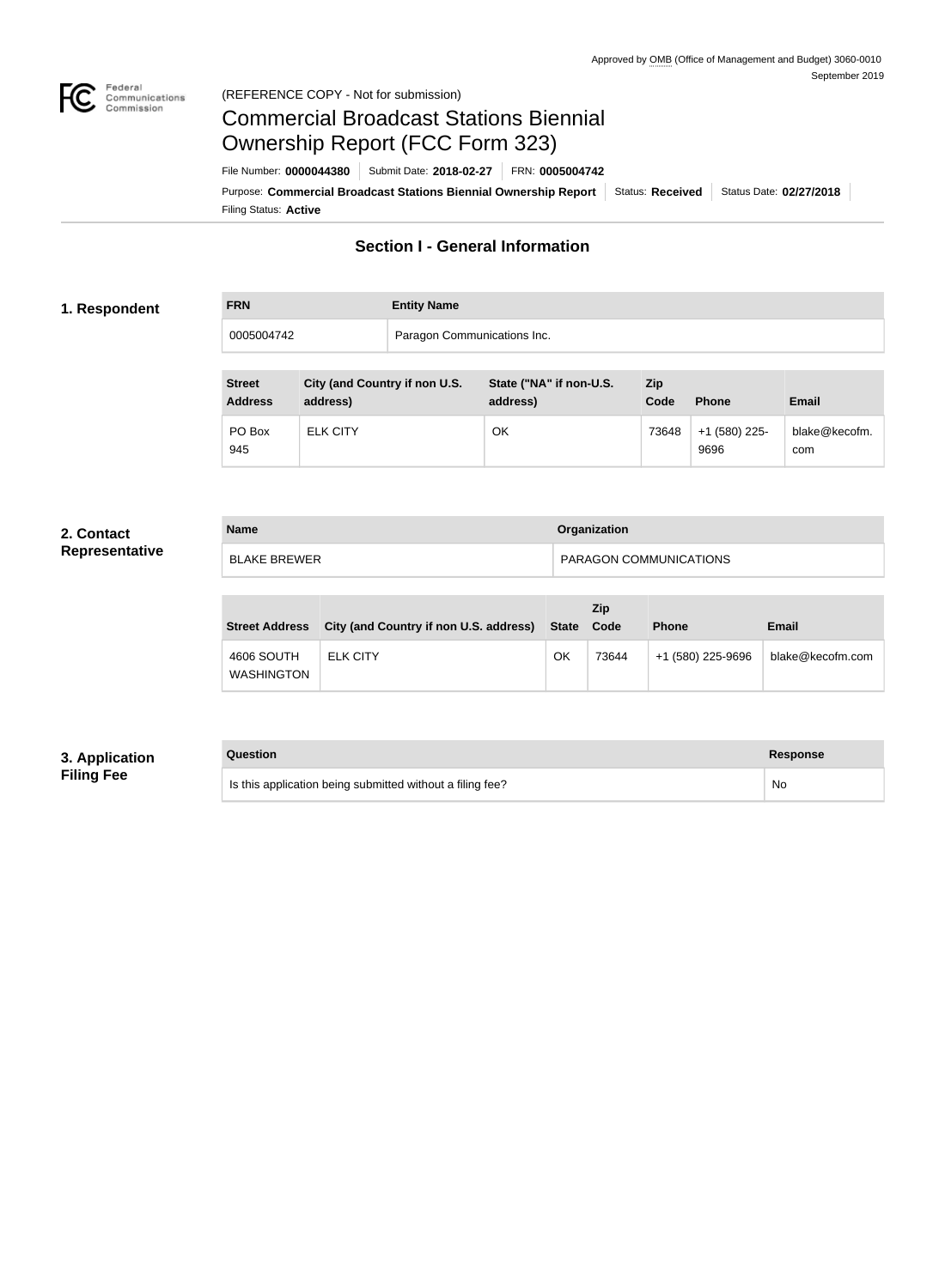| <b>Fees</b> | <b>Application Type</b> | <b>Form Number</b> | <b>Fee Code</b> | Quantity | <b>Fee Amount</b> | <b>Subtotal</b> |
|-------------|-------------------------|--------------------|-----------------|----------|-------------------|-----------------|
|             | <b>Biennial</b>         | Form 323           | <b>MAR</b>      | ົ<br>ັ   | 85                | \$210.00        |
|             |                         |                    |                 |          | Total             | \$210.00        |

### **4. Nature of Respondent**

| (a) Provide the following information about the Respondent: |                        |  |
|-------------------------------------------------------------|------------------------|--|
| <b>Relationship to stations/permits</b>                     | Licensee               |  |
| <b>Nature of Respondent</b>                                 | For-profit corporation |  |

**(b) Provide the following information about this report:**

| <b>Purpose</b> | Biennial                                                                                                                                                                               |
|----------------|----------------------------------------------------------------------------------------------------------------------------------------------------------------------------------------|
| "As of" date   | 10/01/2017                                                                                                                                                                             |
|                | When filing a biennial ownership report or validating<br>and resubmitting a prior biennial ownership report, this<br>date must be Oct. 1 of the year in which this report is<br>filed. |

#### **5. Licensee(s) and Station(s)**

#### **Respondent is filing this report to cover the following Licensee(s) and station(s):**

| <b>Licensee/Permittee Name</b> | <b>FRN</b> |
|--------------------------------|------------|
| Paragon Communications Inc.    | 0005004742 |

| Fac. ID No. | <b>Call Sign</b> | <b>City</b>     | <b>State</b> | <b>Service</b> |
|-------------|------------------|-----------------|--------------|----------------|
| 29030       | <b>KADS</b>      | <b>ELK CITY</b> | OK           | AM             |
| 51563       | <b>KXOO</b>      | <b>ELK CITY</b> | OK           | FM             |
| 51564       | <b>KECO</b>      | <b>ELK CITY</b> | OK           | FM             |
| 200877      | <b>K251CN</b>    | <b>ELK CITY</b> | OK           | <b>FX</b>      |

## **Section II – Biennial Ownership Information**

**1. 47 C.F.R. Section 73.3613 and Other Documents**

Licensee Respondents that hold authorizations for one or more full power television, AM, and/or FM stations should list all contracts and other instruments set forth in 47 C.F.R. Section 73.3613(a) through (c) for the facility or facilities listed on this report. In addition, attributable Local Marketing Agreements (LMAs) and attributable Joint Sales Agreements (JSAs) must be disclosed by the licensee of the brokering station on its ownership report. If the agreement is an attributable LMA, an attributable JSA, or a network affiliation agreement, check the appropriate box. Otherwise, select "Other." Non-Licensee Respondents, as well as Licensee Respondents that only hold authorizations for Class A television and/or low power television stations, should select "Not Applicable" in response to this question.

Not Applicable.

#### **2. Ownership Interests**

**(a)** Ownership Interests. This Question requires Respondents to enter detailed information about ownership interests by generating a series of subforms. Answer each question on each subform. The first subform listing should be for the Respondent itself. If the Respondent is not a natural person, also list each of the officers, directors, stockholders, non-insulated partners, non-insulated members, and any other persons or entities with a direct attributable interest in the Respondent pursuant to the standards set forth in 47 C.F.R. Section 73.3555. (A "direct" interest is one that is not held through any intervening companies or entities.) List each interest holder with a direct attributable interest in the Respondent separately.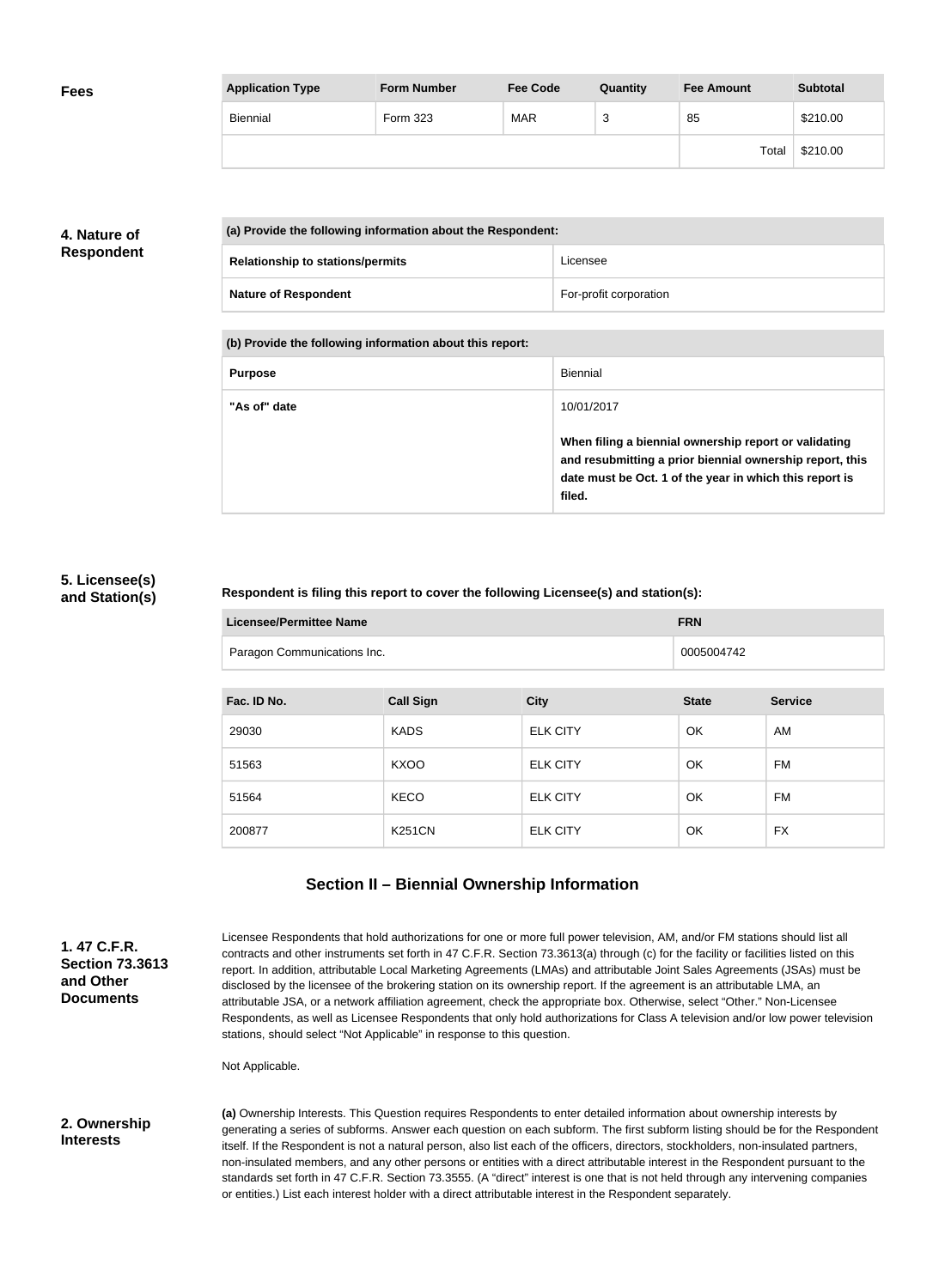Leave the percentage of total assets (Equity Debt Plus) field blank for an interest holder unless that interest holder has an attributable interest in the Respondent solely on the basis of the Commission's Equity Debt Plus attribution standard, 47 C.F.R. Section 73.3555, Note 2(i).

In the case of vertical or indirect ownership structures, list only those interests in the Respondent that also represent an attributable interest in the Licensee(s) for which the report is being submitted.

Entities that are part of an organizational structure that includes holding companies or other forms of indirect ownership must file separate ownership reports. In such a structure do not report, or file a separate report for, any interest holder that does not have an attributable interest in the Licensee(s) for which the report is being submitted.

Please see the Instructions for further detail concerning interests that must be reported in response to this question.

The Respondent must provide an FCC Registration Number for each interest holder reported in response to this question. Please see the Instructions for detailed information and guidance concerning this requirement.

| <b>Ownership Information</b>                                                                                                                                                                         |                                                         |                      |                                   |  |  |
|------------------------------------------------------------------------------------------------------------------------------------------------------------------------------------------------------|---------------------------------------------------------|----------------------|-----------------------------------|--|--|
| <b>FRN</b>                                                                                                                                                                                           | 0005004742                                              |                      |                                   |  |  |
| <b>Entity Name</b>                                                                                                                                                                                   | Paragon Communications Inc.                             |                      |                                   |  |  |
| <b>Address</b>                                                                                                                                                                                       | PO Box                                                  | 945                  |                                   |  |  |
|                                                                                                                                                                                                      | <b>Street 1</b>                                         |                      |                                   |  |  |
|                                                                                                                                                                                                      | <b>Street 2</b>                                         |                      |                                   |  |  |
|                                                                                                                                                                                                      | <b>City</b>                                             | <b>ELK CITY</b>      |                                   |  |  |
|                                                                                                                                                                                                      | State ("NA" if non-U.S.<br>address)                     | OK                   |                                   |  |  |
|                                                                                                                                                                                                      | <b>Zip/Postal Code</b>                                  | 73648                |                                   |  |  |
|                                                                                                                                                                                                      | Country (if non-U.S.<br>address)                        | <b>United States</b> |                                   |  |  |
| <b>Listing Type</b>                                                                                                                                                                                  | Respondent                                              |                      |                                   |  |  |
| <b>Positional Interests</b><br>(check all that apply)                                                                                                                                                | Respondent                                              |                      |                                   |  |  |
| <b>Tribal Nation or Tribal</b><br><b>Entity</b>                                                                                                                                                      | Interest holder is not a Tribal nation or Tribal entity |                      |                                   |  |  |
| <b>Interest Percentages</b><br>(enter percentage values                                                                                                                                              | Voting                                                  | 0.0%                 | <b>Jointly Held?</b><br><b>No</b> |  |  |
| from 0.0 to 100.0)                                                                                                                                                                                   | <b>Equity</b>                                           | 0.0%                 |                                   |  |  |
|                                                                                                                                                                                                      | <b>Total assets (Equity Debt</b><br>Plus)               | 0.0%                 |                                   |  |  |
| Does interest holder have an attributable interest in one or more broadcast stations<br>that do not appear on this report?                                                                           | No                                                      |                      |                                   |  |  |
|                                                                                                                                                                                                      |                                                         |                      |                                   |  |  |
| (b) Respondent certifies that any interests, including equity, financial, or voting<br>interests, not reported in this filing are non-attributable.<br>If "No," submit as an exhibit an explanation. | Yes                                                     |                      |                                   |  |  |

| (c) Does the Respondent or any reported interest holder    | No |
|------------------------------------------------------------|----|
| hold an attributable interest in any newspaper entities in |    |
| the same market as any station for which this report is    |    |
| filed, as defined in 47 C.F.R. Section 73.3555?            |    |
|                                                            |    |
|                                                            |    |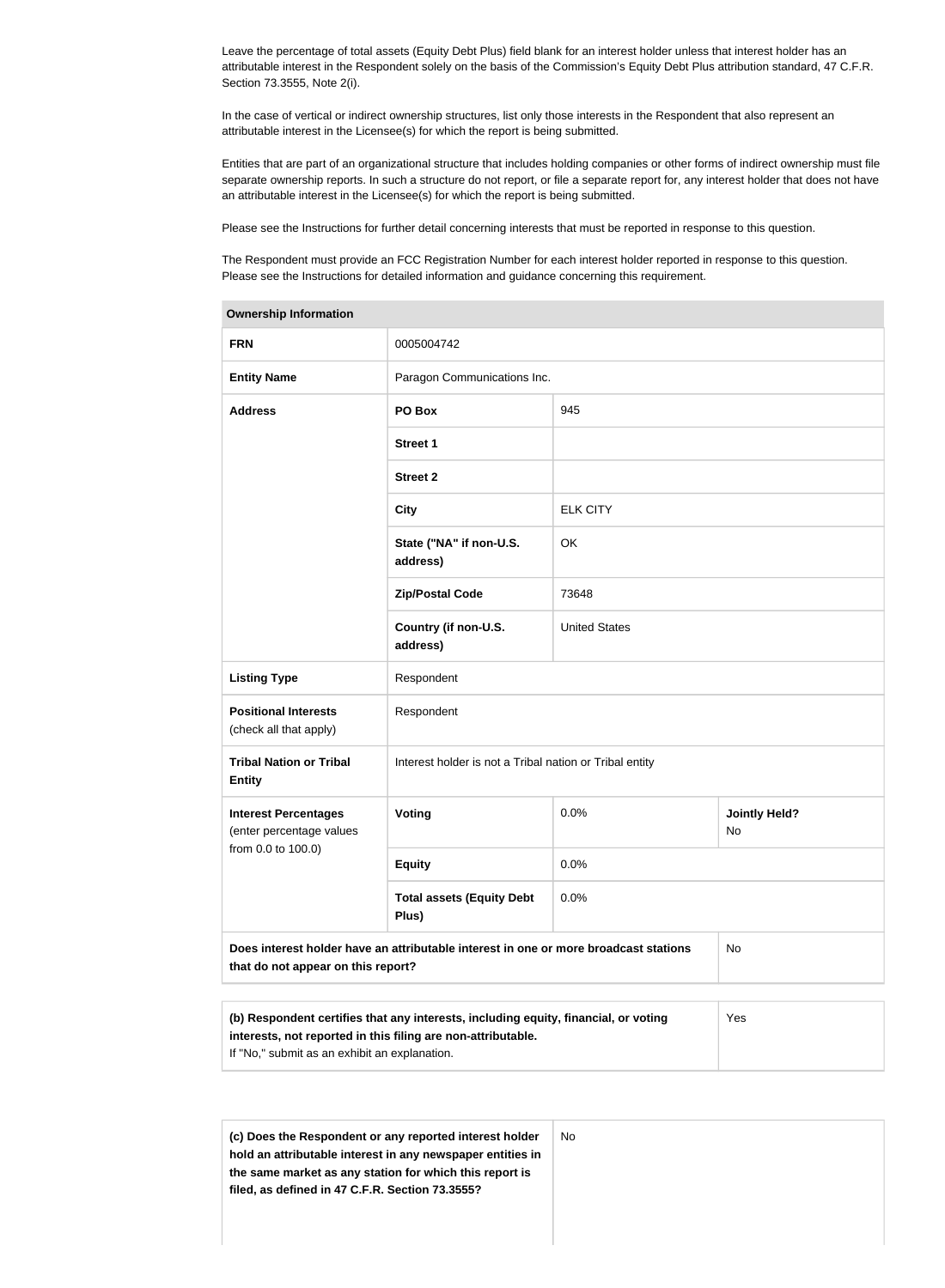If "Yes," provide information describing the interest(s), using EITHER the subform OR the spreadsheet option below. Respondents with a large number (50 or more) of entries to submit should use the spreadsheet option. NOTE: Spreadsheets must be submitted in a special XML Spreadsheet format with the appropriate structure that is specified in the documentation. For instructions on how to use the spreadsheet option to complete this question (including templates to start with), please Click Here. If using the subform, leave the percentage of total assets (Equity Debt Plus) field blank for an interest holder unless that interest holder has an attributable interest in the newspaper entity solely on the basis of the Commission's Equity Debt Plus attribution standard, 47 C.F.R. Section 73.3555, Note 2(i). If using an XML Spreadsheet, enter "NA" into the percentage of total assets (Equity Debt Plus) field for an interest holder unless that interest holder has an attributable interest in the newspaper entity solely on the basis of the Commission's Equity Debt Plus attribution standard. The Respondent must provide an FCC Registration Number for each interest holder reported in response to this question. Please see the Instructions for detailed information and guidance concerning this requirement.

**(d) Are any of the individuals listed as an attributable interest holder in the Respondent married to each other or related to each other as parentchild or as siblings?** No

If "Yes," provide the following information for each such the relationship.

**(e) Is Respondent seeking an attribution exemption for any officer or director with duties wholly unrelated to the Licensee(s)?** No

If "Yes," complete the information in the required fields and submit an Exhibit fully describing that individual's duties and responsibilities, and explaining why that individual should not be attributed an interest.

#### **3. Organizational Chart (Licensees Only)**

Attach a flowchart or similar document showing the Licensee's vertical ownership structure including the Licensee and all entities that have attributable interests in the Licensee. Licensees with a single parent entity may provide a brief explanatory textual Exhibit in lieu of a flowchart or similar document. Licensees without parent entities should so indicate in a textual Exhibit.

#### **Non-Licensee Respondents should select "N/A" in response to this question.**

| <b>File Name</b> | Uploaded By | <b>Attachment Type</b> | <b>Description</b> |
|------------------|-------------|------------------------|--------------------|
| Cert of Inc.pdf  | Applicant   | <b>Ownership Chart</b> |                    |

#### **Section III - Certification**

| <b>Certification</b> | <b>Section</b>                  | Question                                                                                            | Response |
|----------------------|---------------------------------|-----------------------------------------------------------------------------------------------------|----------|
|                      | <b>Authorized Party to Sign</b> | <b>WILLFUL FALSE STATEMENTS ON</b><br>THIS FORM ARE PUNISHABLE BY<br>FINE AND/OR IMPRISONMENT (U.S. |          |